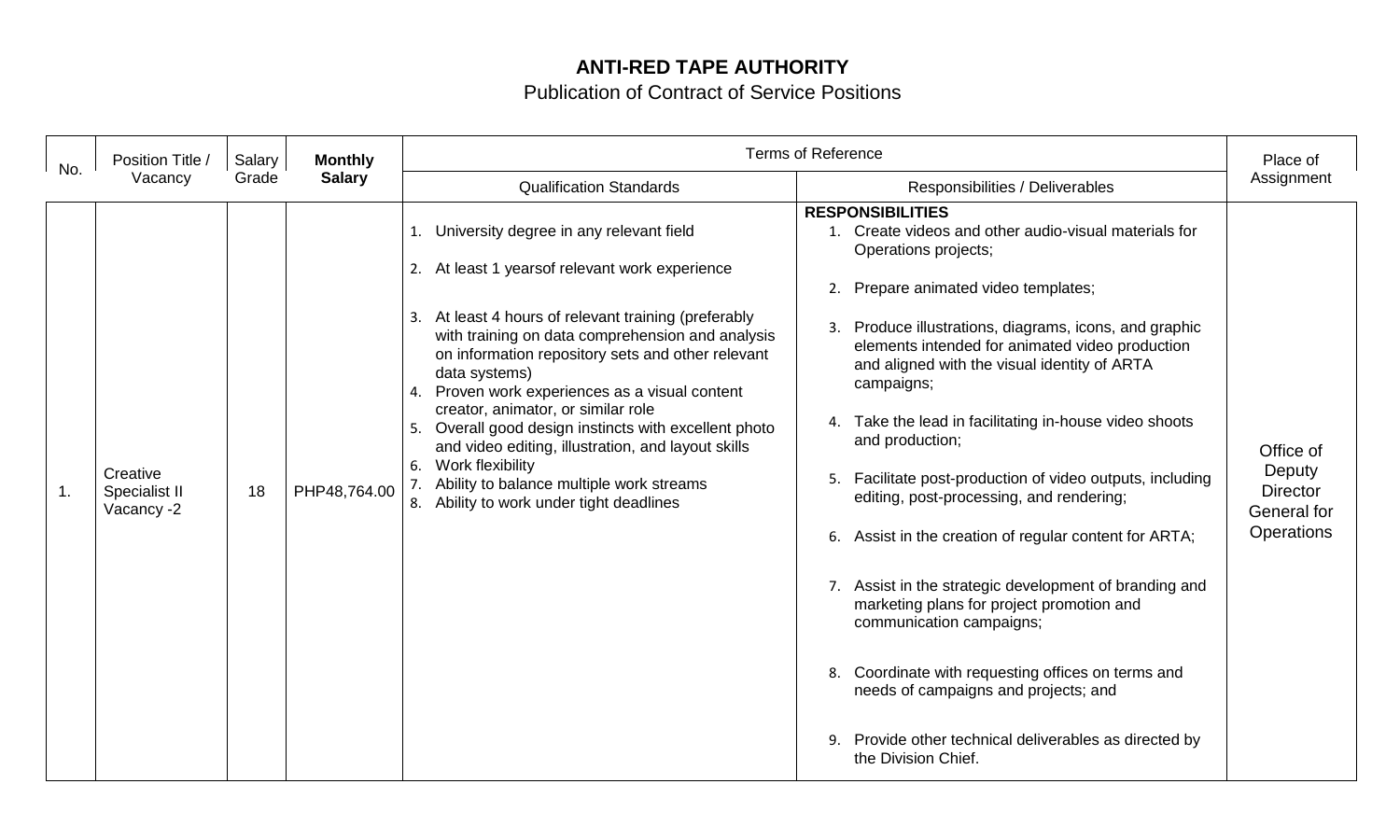| No. | Position Title /<br>Vacancy      | Salary<br>Grade | <b>Monthly</b><br><b>Salary</b> | <b>Terms of Reference</b>                                                                                                                                                                                                                                                                                                                                                                                                                                                                                                                                                                                                                                                                                                                                                                                                         |                                                                                                                                                                                                                                                                                                                                                                                                                                                                                                                                                                                                                                                                                                                                                                                                                                                                                                                                  | Place of                                             |
|-----|----------------------------------|-----------------|---------------------------------|-----------------------------------------------------------------------------------------------------------------------------------------------------------------------------------------------------------------------------------------------------------------------------------------------------------------------------------------------------------------------------------------------------------------------------------------------------------------------------------------------------------------------------------------------------------------------------------------------------------------------------------------------------------------------------------------------------------------------------------------------------------------------------------------------------------------------------------|----------------------------------------------------------------------------------------------------------------------------------------------------------------------------------------------------------------------------------------------------------------------------------------------------------------------------------------------------------------------------------------------------------------------------------------------------------------------------------------------------------------------------------------------------------------------------------------------------------------------------------------------------------------------------------------------------------------------------------------------------------------------------------------------------------------------------------------------------------------------------------------------------------------------------------|------------------------------------------------------|
|     |                                  |                 |                                 | <b>Qualification Standards</b>                                                                                                                                                                                                                                                                                                                                                                                                                                                                                                                                                                                                                                                                                                                                                                                                    | Responsibilities / Deliverables                                                                                                                                                                                                                                                                                                                                                                                                                                                                                                                                                                                                                                                                                                                                                                                                                                                                                                  | Assignment                                           |
|     |                                  |                 |                                 |                                                                                                                                                                                                                                                                                                                                                                                                                                                                                                                                                                                                                                                                                                                                                                                                                                   | <b>DELIVERABLES</b><br>1. Audiovisual materials/animated videos for the<br>Authority's campaigns and projects (at least 4 videos a<br>month)<br>Illustrations and motion graphics (if necessary)<br>2.<br>3. Communication packages (containing rendered video<br>materials) and video templates for various projects and<br>engagements<br>4. A repository of soft copies and editable formats of all<br>communication materials produced                                                                                                                                                                                                                                                                                                                                                                                                                                                                                       |                                                      |
| 2.  | Program Officer<br>/ Vacancy - 4 | 18              | PHP48,764.00                    | Bachelor's Degree relevant to the job, preferably<br>a graduate of Social Sciences, Political Science,<br>Public Administration, Statistics, or other relevant<br>fields:<br>2. At least 1 year experience in conducting surveys<br>(face to face interviews)<br>3. At least 1 year experience in Data Analysis<br>(creating data tables, analysis, and reports)<br>4. At least 1 year experience in policy formulation<br>and analysis<br>5. At least 8 hours of relevant training (preferably<br>with training on data comprehension and analysis<br>on information repository sets and other relevant<br>data systems)<br>6. With good analytical, oral, and written<br>communication skills;<br>Must be well versed in using data analysis<br>7.<br>programs (excel, SQL, data entry programs, and<br>other similar programs) | Collect primary and secondary data and information<br>based on different data gathering methods aligned with<br>the developed RCS tool;<br>Coordinate with representatives of the government<br>agencies for the conduct of on-site and online RCS;<br>3. Conduct field surveys and interviews for the transacting<br>public, and focus group discussions for officials and<br>employees of government agencies;<br>4. Provide support in the documentation (minutes, photo,<br>video) of data collection methods (i.e., meetings,<br>workshops, interviews, participants observation)<br>employed;<br>Build and safeguard the database of all fieldwork and<br>research findings;<br>6. Assist in the analysis of data, drafting of reports, and<br>policy recommendations<br>7. Assist in modifying the monitoring tools, questionnaires,<br>and other research instruments aligned with the<br>developed RCS tool, if needed; | Compliance<br>Monitoring and<br>Evaluation<br>Office |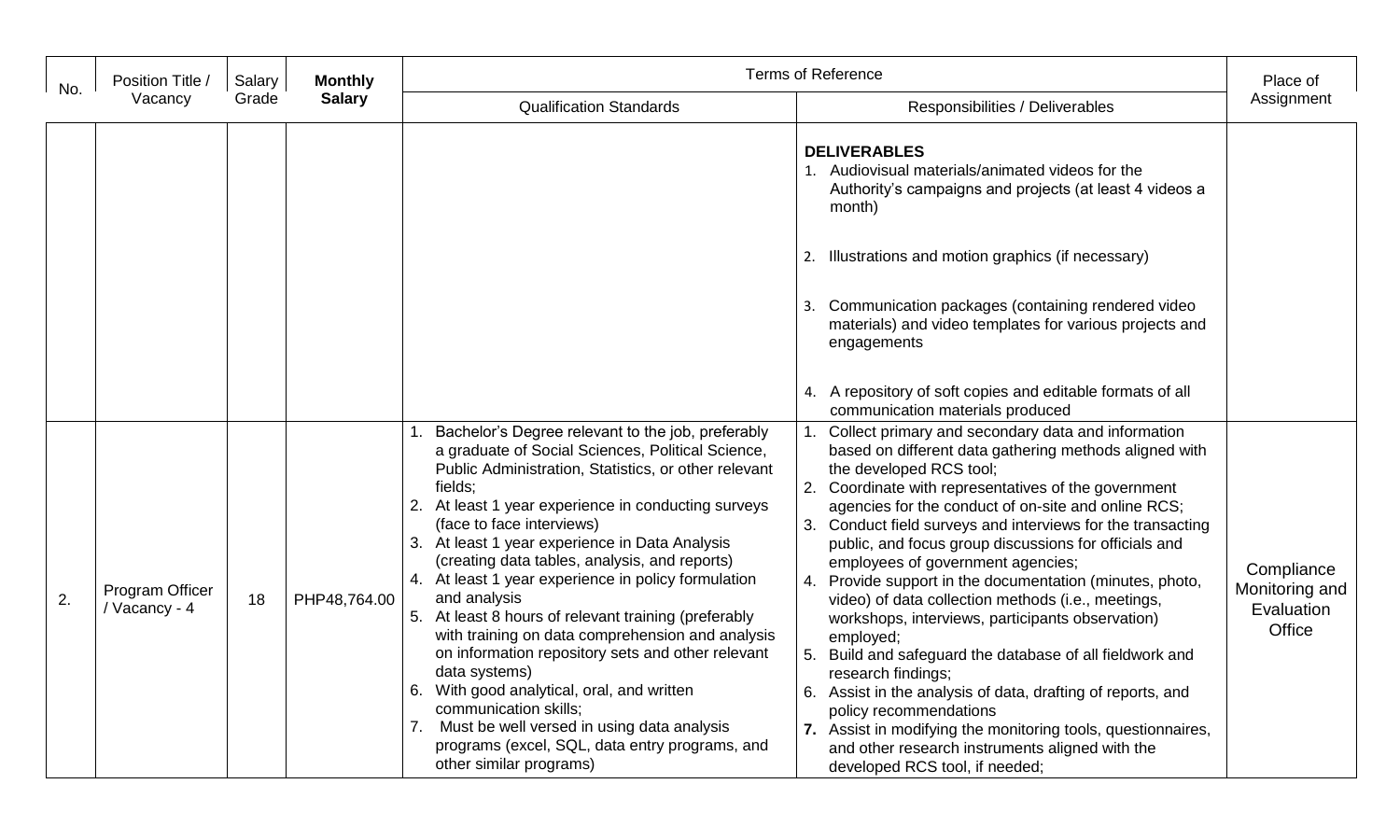| No. | Position Title /<br>Vacancy      | Salary<br>Grade | <b>Monthly</b><br><b>Salary</b> | <b>Terms of Reference</b>                                                                                                                                                                                                                                                                                                                                                                                                                                                                                                                                                                                                                                                                      |                                                                                                                                                                                                                                                                                                                                                                                                                                                                                                                                                                                                                                                                                                                                                                                                                                                                                                                                                                  | Place of                                      |
|-----|----------------------------------|-----------------|---------------------------------|------------------------------------------------------------------------------------------------------------------------------------------------------------------------------------------------------------------------------------------------------------------------------------------------------------------------------------------------------------------------------------------------------------------------------------------------------------------------------------------------------------------------------------------------------------------------------------------------------------------------------------------------------------------------------------------------|------------------------------------------------------------------------------------------------------------------------------------------------------------------------------------------------------------------------------------------------------------------------------------------------------------------------------------------------------------------------------------------------------------------------------------------------------------------------------------------------------------------------------------------------------------------------------------------------------------------------------------------------------------------------------------------------------------------------------------------------------------------------------------------------------------------------------------------------------------------------------------------------------------------------------------------------------------------|-----------------------------------------------|
|     |                                  |                 |                                 | <b>Qualification Standards</b>                                                                                                                                                                                                                                                                                                                                                                                                                                                                                                                                                                                                                                                                 | Responsibilities / Deliverables                                                                                                                                                                                                                                                                                                                                                                                                                                                                                                                                                                                                                                                                                                                                                                                                                                                                                                                                  | Assignment                                    |
|     |                                  |                 |                                 | 8. Can work well in a multi-disciplinary team and<br>relate well in diverse range of stakeholders;<br>9. Can handle pressure and deliver within given<br>timelines;<br>10. With strong initiative and can work with minimum<br>supervision; and<br>11. Willing to travel within and outside Metro Manila                                                                                                                                                                                                                                                                                                                                                                                       | 8. Assist in the development of a comprehensive Rewards<br>program for government agencies that showed<br>exemplary performance and/or initiatives based on the<br>results of the administered RCS;<br>9. Prepare draft issuances related to CSM and RAI, such<br>as concept notes and guidelines;<br>10. Assist in activities related to the CSM such as<br>conceptualization/development of the CSM with the<br>CSM technical working group and creation of the CSM<br>JMC;<br>11. Assist in the conduct of inter-agency coordination<br>meetings;<br>12. Provide administrative and logistical support as needed;<br>and<br>13. Perform other related tasks deemed necessary by the<br>supervisors and/or management.                                                                                                                                                                                                                                         |                                               |
| 3.  | Program Officer<br>/ Vacancy - 2 | <b>SG22</b>     | PHP78,383.00                    | 1. Bachelor's Degree relevant to the job, preferably<br>a graduate of Economics, Public Administration,<br>International Relations, Statistics, or other<br>relevant fields from a reputable school/university;<br>2. Three (3) years of relevant work experience<br>relating to research, policy review and analysis,<br>impact assessment, public administration, legal,<br>regulation management and/or program<br>implementation;<br>3.<br>16 hours of relevant training;<br>4. With good analytical, oral, and written<br>communication skills:<br>5. Can handle pressure and deliver within given<br>timelines; and<br>6. Has strong initiative and can work with minimum<br>supervision | Conduct initial comparative study and review on existing<br>policies and other related documents of economies with<br>established Regulatory Management System (RMS),<br>including international best practices and published<br>literatures, that can serve as references for the<br>formulation of the National Policy on RMS (NPRMS) and<br>the development of the Guidelines for the Review and<br>Evaluation of Impact Assessments;<br>Prepare and submit, for consideration and approval of<br>2.<br>the Office of the Deputy Director-General for Operations<br>(ODDGO) of ARTA, the draft Work Program for the<br>formulation of the NPRMS:<br>Review the RIA Manual (e.g., conduct SWOT Analysis,<br>etc.) and submit comments and recommendations for<br>improvements thereof;<br>4. Draft and present to the ODDGO the Guidelines for the<br>Review and Evaluation of Impact Assessments that<br>shall serve as the reference document of ARTA in the | <b>Better</b><br><b>Regulations</b><br>Office |